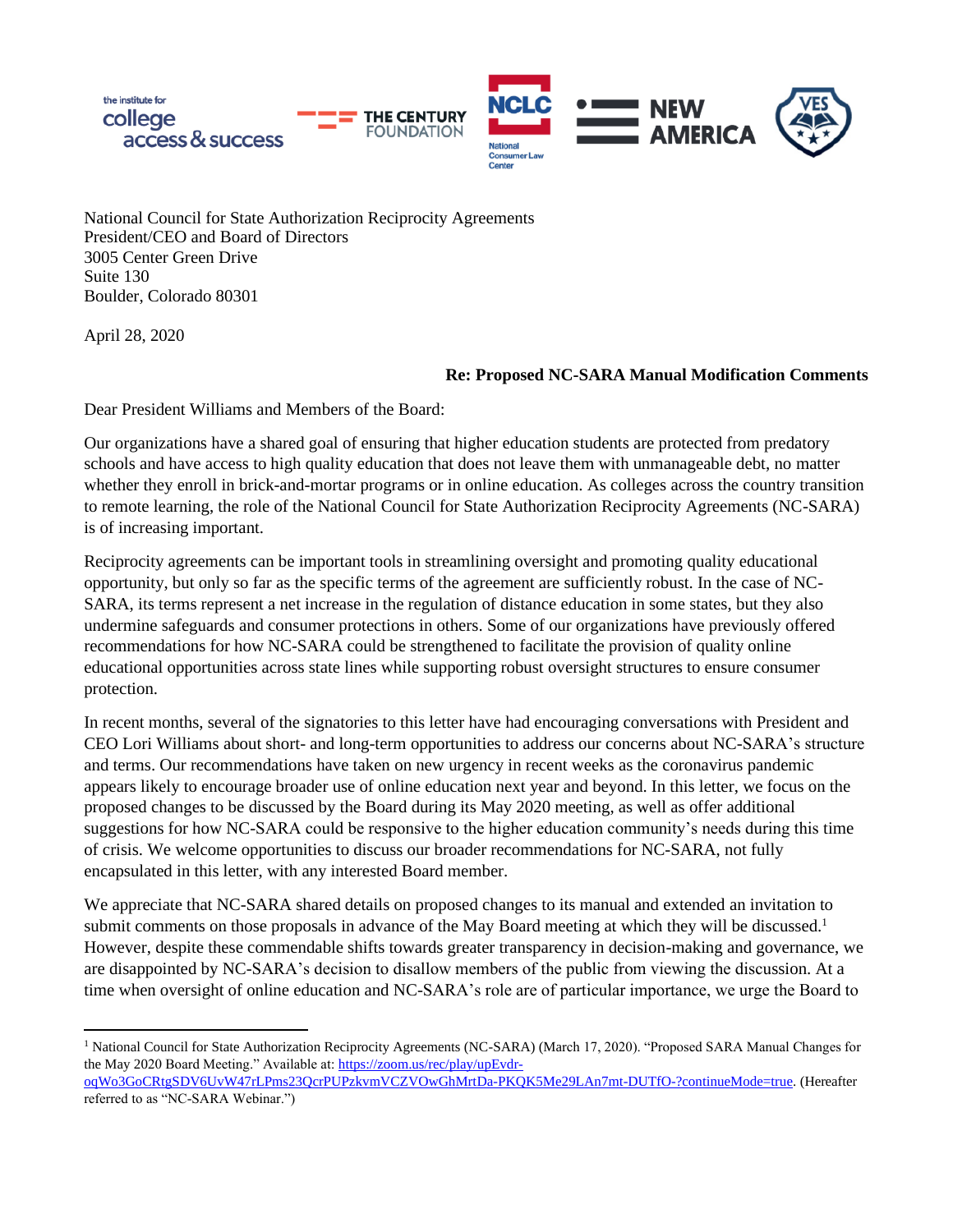reverse course and allow members of the public to attend the virtual May meeting, as has been past practice for in-person meetings.

## *Recommendations on NC-SARA Proposed Manual Changes*

#### **I. Professional Licensure**

NC-SARA facilitates the approval and operation of out-of-state online education. However, not all educational opportunities are equally meaningful when provided across state lines. Programs designed to lead to specific careers may prepare students for licensure or certification in one state but not others, rendering the education – and the costs associated with it – of questionable value for residents of the states where certification prerequisites have not been met.

Relative to federal standards, NC-SARA has taken a middle-ground approach to addressing this challenge to-date. NC-SARA schools are currently required to determine whether programs meet requirements in each state from which students enroll and share that information with students and prospective students.<sup>2</sup> If unable to determine whether programs meet requirements after "making all reasonable efforts" to do so, the school may instead provide additional contact information for professional licensing boards to the student for their own inquiries. Notably, the NC-SARA standard does not prohibit schools from enrolling students from states in which licensure or certification prerequisites have not been met, as did the now-rescinded 2014 gainful employment rule.<sup>3</sup>

However, new federal state authorization rules require only that colleges disclose whether or not they know if programs meet state requirements, with no obligation on the part of the school to seek out the information.<sup>4</sup> Rather than maintaining its existing requirement, or proposing to strengthen its existing requirement to mirror the prior gainful employment rule standard, NC-SARA is proposing to *weaken* its requirement to match the new federal standard (Section 5.2).

The justification provided in the Board materials for making this change – that retaining the requirement "will only cause confusion for [] participating institutions" by requiring them to comply with "similar, yet slightly different requirements" – does not withstand scrutiny.<sup>5</sup> There is no conflict between NC-SARA and federal state authorization requirements, and any school complying with NC-SARA's longstanding requirement will have more than met the new federal standard. As a result, there should be no confusion, nor additional burden placed on NC-SARA schools if the existing standard is left in place. Lowering the NC-SARA standard to match the newly weakened federal standards will only place students at heightened risk of spending time and money on education that will not pay off.

<sup>4</sup> U.S. Department of Education (Nov. 1, 2019). "Student Assistance General Provisions, The Secretary's Recognition of Accrediting Agencies, The Secretary's Recognition Procedures for State Agencies," Sec. 668.43. Available at: [https://www.federalregister.gov/documents/2019/11/01/2019-23129/student-assistance-general-provisions-the-secretarys-recognition-of-](https://www.federalregister.gov/documents/2019/11/01/2019-23129/student-assistance-general-provisions-the-secretarys-recognition-of-accrediting-agencies-the)

[accrediting-agencies-the.](https://www.federalregister.gov/documents/2019/11/01/2019-23129/student-assistance-general-provisions-the-secretarys-recognition-of-accrediting-agencies-the)

<sup>2</sup> NC-SARA (Jan. 1, 2020). "State Authorization Reciprocity Agreements Manual, Version 20.1," P. 36. Available at: [www.nc](http://www.nc-sara.org/sites/default/files/files/2020-02/NC-SARA_Manual_20.1_Final_2.6.20.pdf)[sara.org/sites/default/files/files/2020-02/NC-SARA\\_Manual\\_20.1\\_Final\\_2.6.20.pdf.](http://www.nc-sara.org/sites/default/files/files/2020-02/NC-SARA_Manual_20.1_Final_2.6.20.pdf) (Hereafter referred to as "NC-SARA Manual.")

 $\frac{3}{3}$  See U.S. Department of Education (Dec. 4, 2014). "Program Integrity: Gainful Employment; Correction," Sec. 668.414. ("...each eligible program it offers satisfies the applicable educational prerequisites for professional licensure or certification requirements in that State so that a student who completes the program and seeks employment *in that State* qualifies to take any licensure or certification exam that is needed for the student to practice or find employment in an occupation that the program prepares students to enter.") Available at: [https://www.federalregister.gov/documents/2018/08/14/2018-17531/program-integrity-gainful-employment.](https://www.federalregister.gov/documents/2018/08/14/2018-17531/program-integrity-gainful-employment) 

<sup>5</sup> NC-SARA (March 12, 2020). "Draft Documents for May 2020 NC-SARA Board Meeting." Available at: [www.nc](http://www.nc-sara.org/sites/default/files/files/2020-03/DRAFT_Documents_for_May_2020%20NC-SARA_Board_Meeting.pdf)[sara.org/sites/default/files/files/2020-03/DRAFT\\_Documents\\_for\\_May\\_2020%20NC-SARA\\_Board\\_Meeting.pdf.](http://www.nc-sara.org/sites/default/files/files/2020-03/DRAFT_Documents_for_May_2020%20NC-SARA_Board_Meeting.pdf) (Hereafter referred to as "NC-SARA May 2020 Board Meeting Materials.")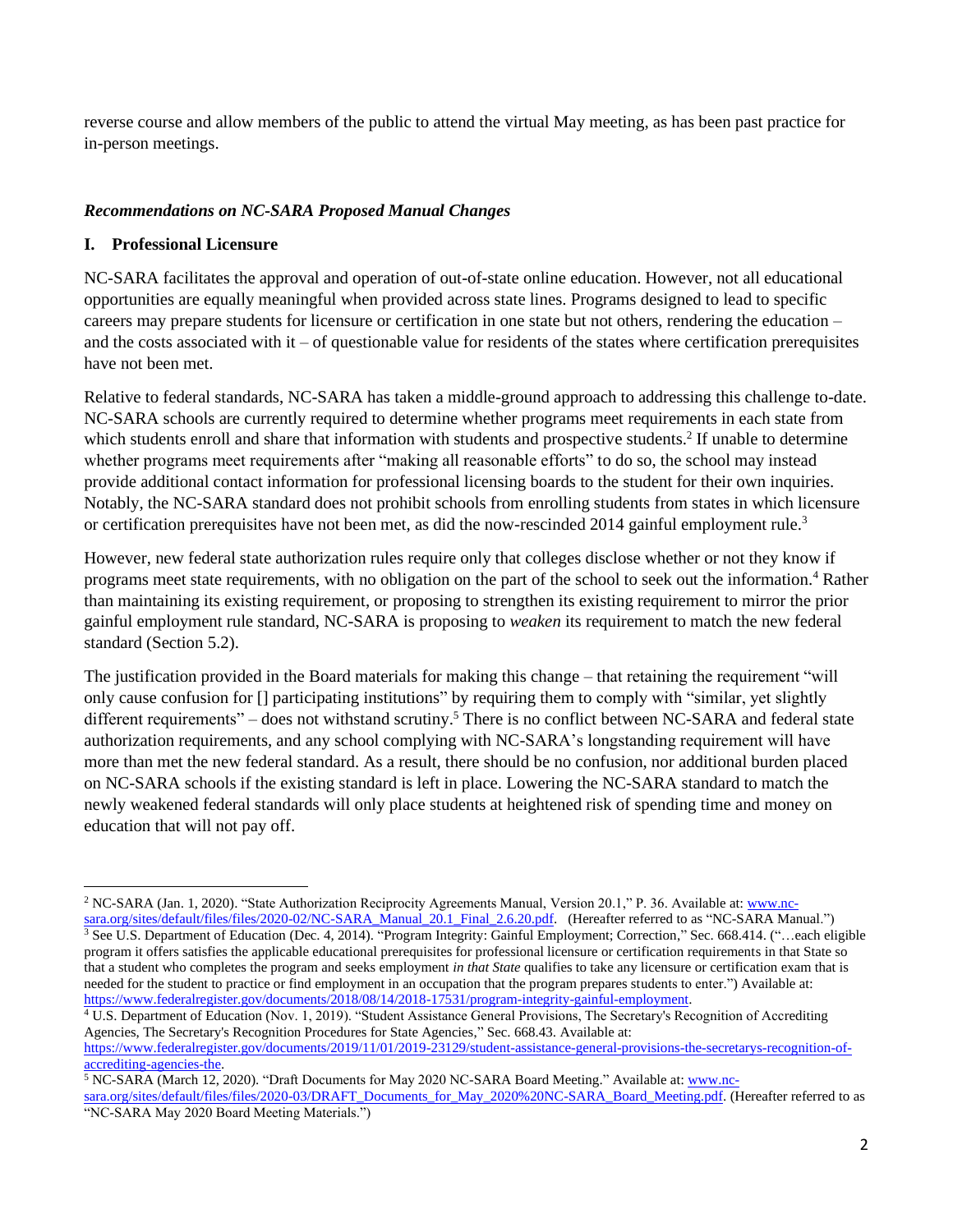Importantly, while the Board meeting materials seem to suggest that this requirement would newly apply to schools that do not receive federal financial aid, the existing, stronger standard already applies to all NC-SARA schools, regardless of whether they are Title-IV eligible.<sup>6</sup> Ultimately, this proposed change amounts to a weakening of standards for all NC-SARA schools, and a higher standard for none of them.

We understand that there are concerns about the extent to which NC-SARA institutions are complying with the current NC-SARA standard, as well as Portal Entities' capacity to monitor school compliance. These are questions of critical import, and about which we make recommendations below. However, they do not justify removing this critical student protection.

NC-SARA is well positioned to raise the bar for online education, in terms of both quality and consumer protection, but this cannot happen if it believes that raising the bar – by definition, setting "different requirements" – is something to avoid, or if it handles institutional non-compliance by rescinding requirements that colleges choose not to comply with.

We therefore recommend that the Board reject this proposed change to weaken the professional licensure requirement that is currently in the NC-SARA manual, and instead consider strengthening it to align with the prior gainful employment rule standard.

# **II. Branch Campuses and Student Complaints**

The meeting materials indicate that the Board will consider three different changes to the way branch campuses are overseen.<sup>7</sup> The proposal would:

- Allow students to file complaints in either the institution's Home State or the state in which the branch campus is located (Section 4.4(d));
- Specify that Home States are responsible for resolving complaints against programs operated by branch campuses located in Host States (Section 2.5(i)(7)); and
- Limit the authority of Host States to regulate online programs operated by branch campuses (Section  $2.5(0)$ ).

There is little in these proposals that would make filing complaints easier or more effective for students, and much that would put students at risk and limit state authority to act even when an institution has physical presence within the state.

Although the proposal to allow students enrolled in online programs operated by branch campuses to file complaints either in the Home State or the Host State is framed as giving the student a choice, neither of these options necessarily represents a better process for the student. If a student enrolls in a program operated by a branch campus in Michigan, from a college headquartered in Arizona, but the student himself lives in Iowa, offering him the opportunity to file a complaint in Michigan offers little or no benefit.

Further, although the proposed changes to Section 4.4 would permit students to file a complaint in the Host State, the changes in Section  $2.5(i)(7)$  make it clear that it is the Home State which is ultimately responsible for handling the complaints, no matter where they are filed. Requiring Host State Portal Entities to accept student complaints against branch campuses, while simultaneously removing their authority to act on the complaint, will reduce the likelihood of students' complaints being effectively resolved. These changes are further complicated by the proposed changes to Section 2.5(o) which would "clarify that the Host State will not regulate distance activity outside the state."

<sup>6</sup> NC-SARA Manual, P. 36.

<sup>7</sup> NC-SARA May 2020 Board Meeting Materials.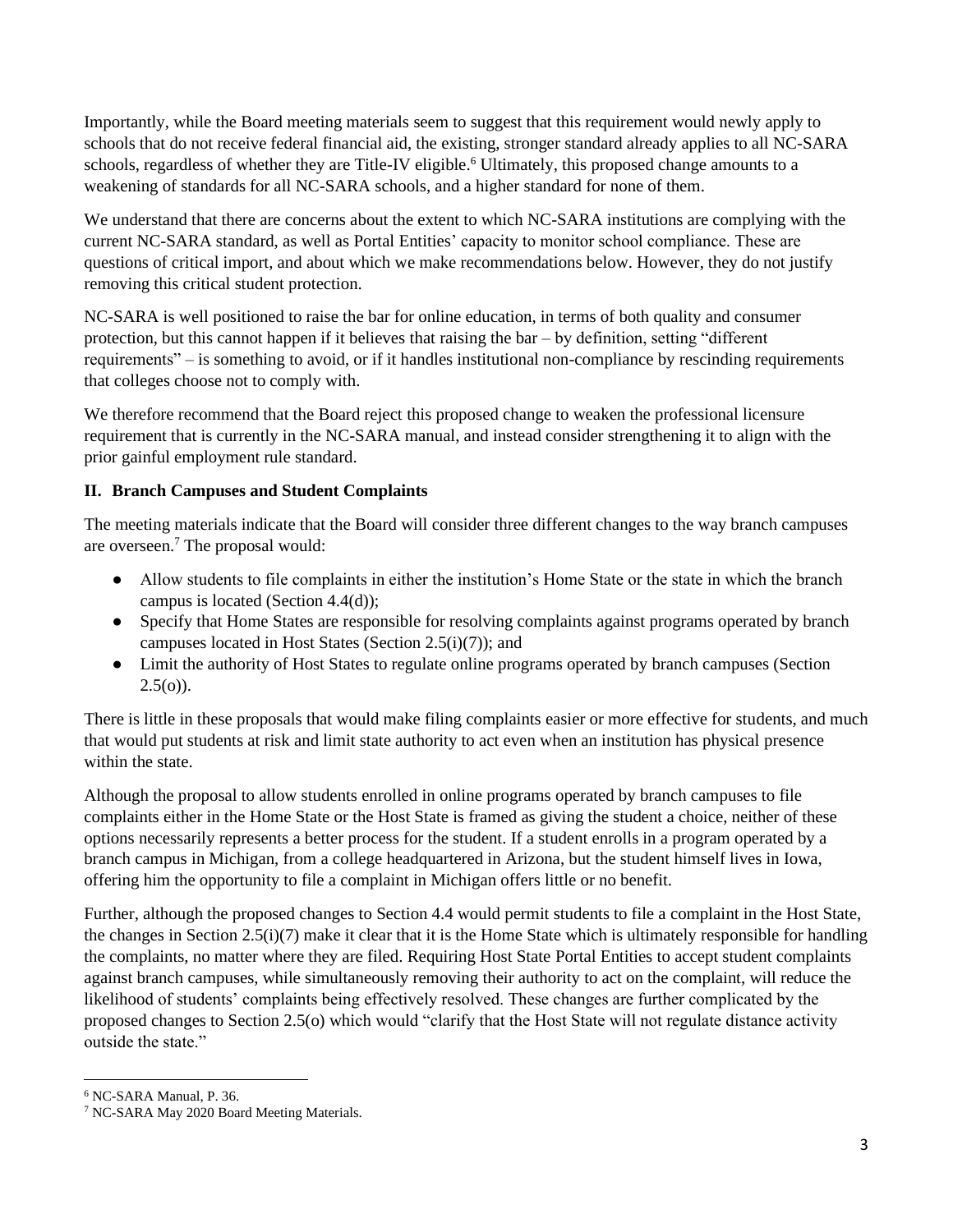With regard to Host State regulation, the materials say that the modification to section 2.5(o) "will provide clarity about the ability of a Host State to regulate online and distance education activity within its state, when physical presence is established. It will also clarify that the host state will not regulate distance activity outside the state."<sup>8</sup> However, if physical presence requirements are met, the Host State must retain authority to regulate the branch campus's activity, even if the program has enrolled students from other states. Regulating a branch campus's activity includes investigating and resolving student complaints about that branch. To remove that authority, as these proposed changes would do, would undermine the authority of the Host State to regulate colleges that operate within their borders and as such undermines NC-SARA's core notion of shared oversight.

NC-SARA staff has provided assurances that the Portal Entities are in communication with each other regularly, and that they are able to express concerns and collaborate on responses in that way,<sup>9</sup> but in the interests of consumer protection and transparency those communication and collaboration processes should be formalized. Host States should be notified anytime a complaint is filed against a program with physical presence in their state, as should students' states, and they should be part of the process to resolve complaints about programs based within their borders.

We therefore recommend that the Board reject the proposed changes, and instead strengthen the authority of Host States to receive and respond to complaints against programs operated by branch campuses.

## **III. Provisional Status**

According to the materials, schools on provisional status are "…subject to such additional oversight measures as the Home State considers necessary for purposes of ensuring SARA requirements are met regarding program quality, financial stability and consumer protection, including limits on its distance learning enrollments if deemed necessary and appropriate by the Home State." <sup>10</sup> However, the materials also acknowledge that at least one state has no procedures in place that apply to institutions on provisional status, meaning that it is not consistently true that schools on provisional status are subject to additional oversight.<sup>11</sup>

The suggested addition to manual Section 2.5(q) would require states to have a process for considering institutions' applications for provisional status, on the occasions when specified circumstances arise that may be cause for concern. In addition, the proposed change to Section 2.5(c) would clarify that such a process must include required review of institutions with Financial Responsibility Composite Scores (FRCS) that fall below  $1.5^{12}$ 

We agree with these recommendations and urge NC-SARA to go further.

First, states should have mandatory review processes for all of the circumstances detailed in Section 3.2(a) of the NC-SARA manual, not only for FRCS.<sup>13</sup> Second, Section 3.2(a)(7) allows Portal Entities to consider provisional status for institutions that are not complying with NC-SARA's data reporting requirements, but, because lack of compliance with regulations is an important way regulators can identify problems at an institution, *any* breach of NC-SARA policies should be sufficient to trigger a provisional status review.

Third, Portal Entities should have more discretion to determine whether an institution remains on provisional status, and the authority to revoke an institution's membership if they determine there is a significant risk to students not specifically listed in the NC-SARA manual. To illustrate the problem with current NC-SARA policy,

<sup>8</sup> NC-SARA May 2020 Board Meeting Materials, P. 9.

<sup>&</sup>lt;sup>9</sup> NC-SARA Webinar.

<sup>10</sup> NC-SARA May 2020 Board Meeting Materials., P. 9.

<sup>11</sup> Id., P. 10.

<sup>12</sup> Id.

<sup>&</sup>lt;sup>13</sup> NC-SARA Manual, P. 22.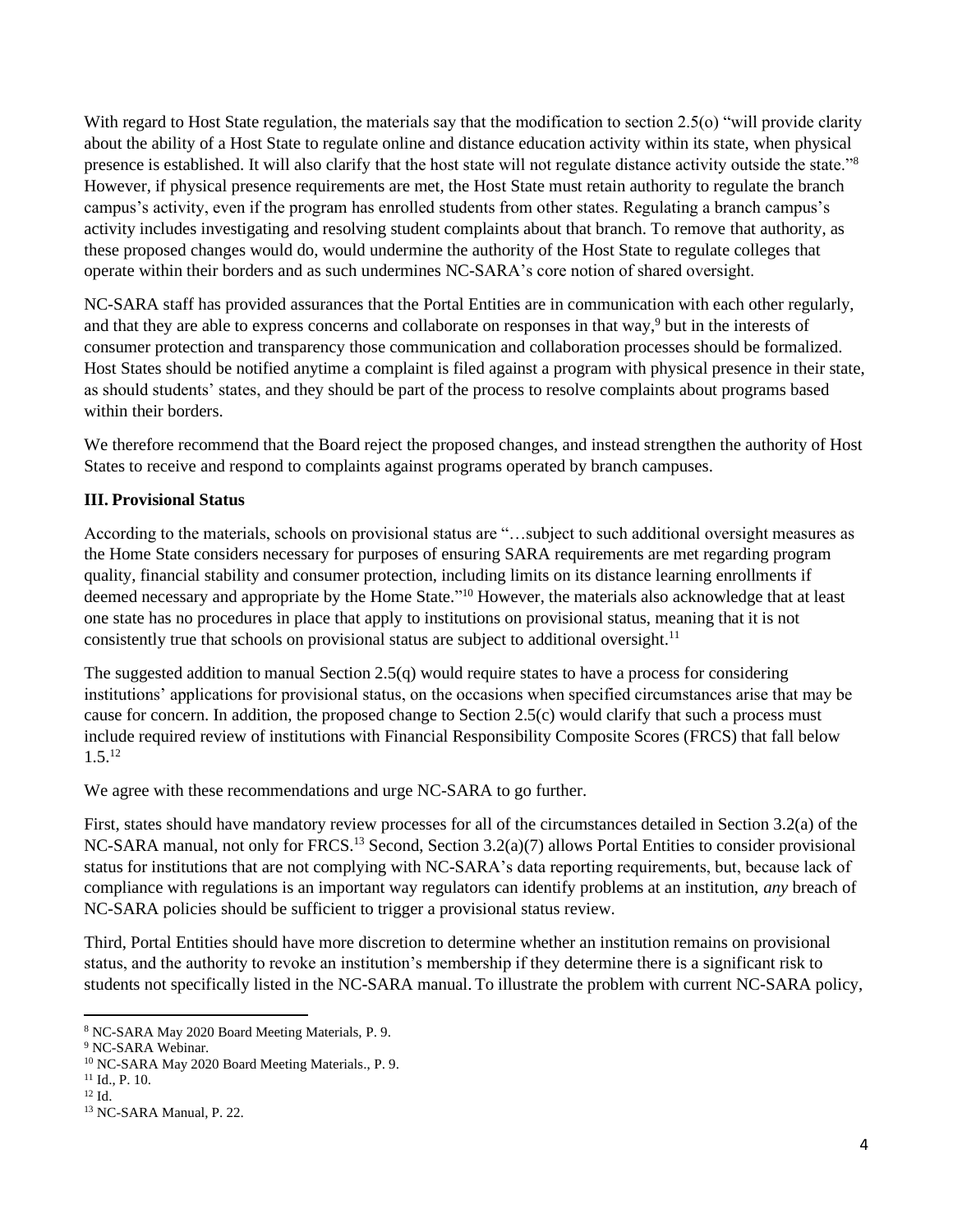consider an institution placed on provisional status due to a government investigation in 2019 and ultimately found guilty. Despite the school's known wrongdoing, and irrespective of how egregious the wrongdoing was, the Portal Entity would currently have no authority to keep that institution on provisional status unless another investigation was opened in 2020. The same would be true if the institution had settled the claim, agreeing to provide financial relief to students, but making no admission of fault; the NC-SARA Portal Entity would have no choice but to reapprove the institution's NC-SARA membership in full because the institution would no longer be the subject of a current investigation. This is just one example that highlights the importance of allowing Portal Entities to use their judgment and discretion when evaluating institutions for NC-SARA membership. No state should be forced to approve institutions which they do not believe warrant membership in NC-SARA.

Finally, we urge the Board to work with states to articulate processes for what evaluation of institutions should entail whenever one of the red flags detailed in this section is identified. The concern is not simply about the need for a process, but rather the need for a substantive, meaningful process. It is thus critical that NC-SARA clarify that states must have a process for assessing provisional status, but also ensure that this process provides meaningful oversight and attention to problematic schools. NC-SARA should work with states to determine a uniform set of monitoring requirements and restrictions that institutions on provisional status should be subject to, in order to provide states with the confidence that problematic schools outside their borders are being monitored and that sufficient safeguards are in place. Further, NC-SARA must take responsibility for monitoring states' compliance with this process, along with other membership requirements.

# *Other Urgent Recommendations for NC-SARA Given COVID-19 Crisis*

## **I. Address Deficiencies in State Portal Entity Capacity**

NC-SARA's theory of action rests on member states fulfilling all of the agreement's requirements and performing sufficient state oversight so that other states can trust in the quality of each others' institutions. Yet NC-SARA has acknowledged that state Portal Entity capacity varies widely, with some states so severely understaffed and underresourced that they are unable to perform the monitoring and oversight functions required of them under NC-SARA. Troublingly, these deficiencies in Portal Entity capacity are being used to justify some of the proposals to weaken standards.

In instances where state Portal Entity shortcomings are challenging states' compliance with NC-SARA requirements, the answer cannot be to reduce the requirements. Solving a problem of regulatory noncompliance with less regulation will only hasten a regulatory race to the bottom. Instead, NC-SARA should institute capacity standards for Portal Entities as a requirement for state membership in the agreement, to ensure that only states able to perform the functions delegated to them by other member states are able to participate in NC-SARA.

## **II. Raise Standards for Stronger Consumer Protection**

In addition to concerns about state capacity, the extent to which states can feel comfortable delegating oversight to other states is also a function of the standards to which regulated entities will be held. Many states share concerns about whether the NC-SARA standards are sufficiently high. In 2018, the Attorneys General of 15 states plus the District of Columbia expressed concern that NC-SARA's terms restricted students' access "to information about programs and to refunds and other state-level protections," and states' "ability to bring enforcement actions against predatory for-profit schools offering online programs in their states."<sup>14</sup>

<sup>&</sup>lt;sup>14</sup> State of New York Office of the Attorney General (June 11, 2018). Letter to U.S. Secretary of Education Elisabeth DeVos. Available at: [https://ag.ny.gov/sites/default/files/state\\_authorization\\_rule\\_comments\\_for\\_submission.pdf.](https://ag.ny.gov/sites/default/files/state_authorization_rule_comments_for_submission.pdf)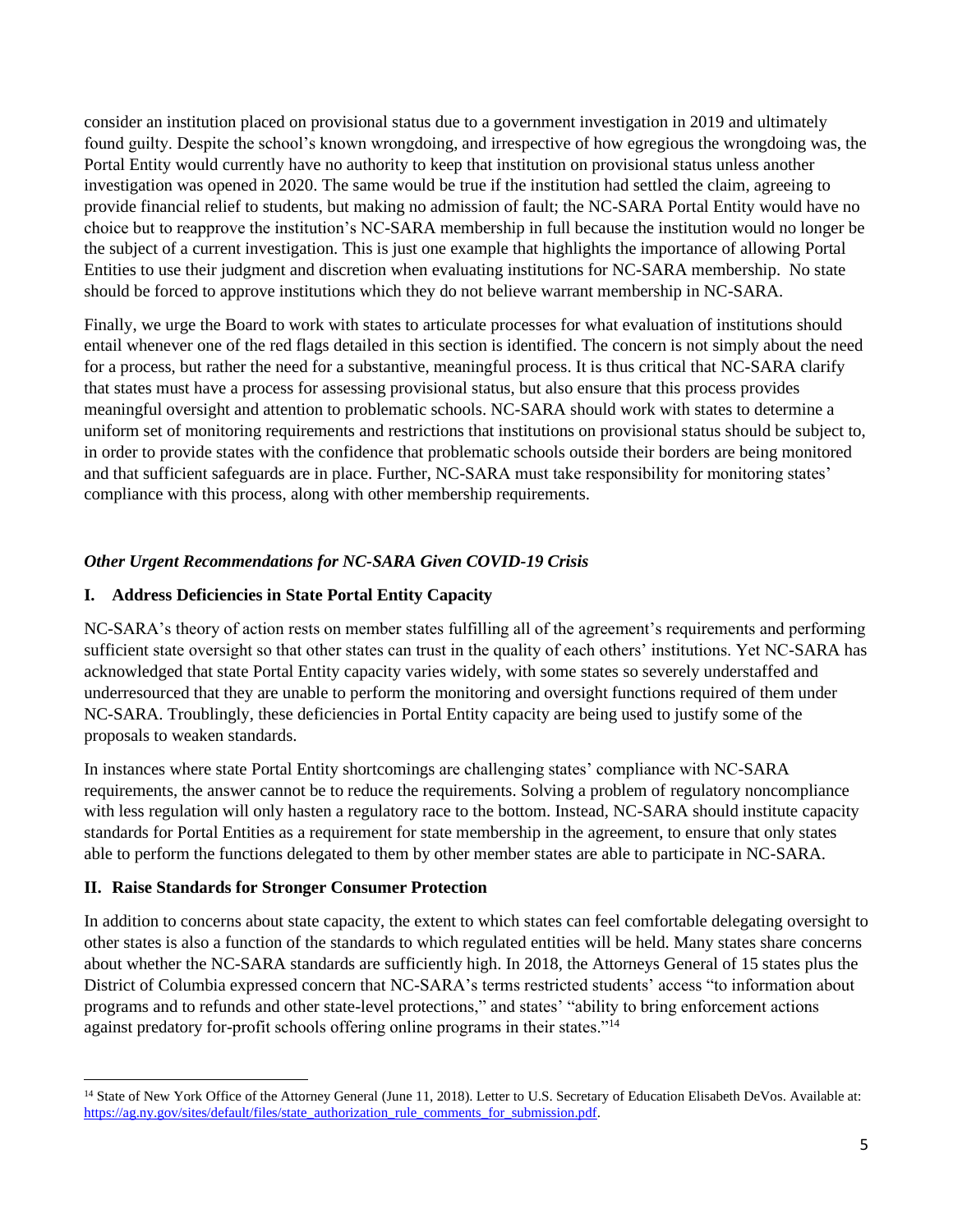The lack of sufficiently high consumer protection standards is one reason why California has declined to join NC-SARA, and the differences are clear. NC-SARA provides Portal Entities with next to no discretion in determining which schools may join, and – with the very limited and inconsistent exception discussed above with respect to provisional status – member schools can enroll students nationally, without limit and without concern for other states' views.<sup>15</sup> In contrast, California law allows the state to prohibit schools, irrespective of where they are located, from enrolling Californians if the school is believed to be a risk.<sup>16</sup> In another example, California's fund requires that out-of-state for-profit colleges pay into its Student Tuition Recovery Fund for the Californians they enroll,<sup>17</sup> but NC-SARA includes no comparable protection. As a result, Californians have greater access to financial relief if their college or even their program closes than do students from other states.<sup>18</sup> Were the state to join NC-SARA, Californians would lose these protections, as the state's more protective higher education rules would be superseded by NC-SARA's comparatively lax ones.

If unwilling to allow states to fully enforce their laws specifically targeted at the deceptive practices of higher education institutions against out-of-state schools, we urge the Board to raise consumer protection standards, in ways and to levels that minimize concerns about delegating oversight of questionable institutions and putting students at risk. Whereas NC-SARA engages frequently with state Portal Entities, including through the state compacts which are designated to represent them, it is imperative that these discussions include substantial engagement of state attorneys general and other consumer protection stakeholders who bring expertise regarding, and who focus on preventing and mitigating, student abuses and harms. While state Portal Entities often have the most direct contact with the institutions being regulated, state attorneys general representatives and other consumer protection stakeholders have direct contact with the students whose education and protection is in question.

The establishment of different, higher standards for NC-SARA membership than those required under other regulatory schemes would set NC-SARA schools apart and help facilitate student access to the highest quality and value in online education. The arguments in the Board meeting materials against creating standards that differ from federal requirements fundamentally misunderstand the function state overseers play in higher education oversight; we assert that higher standards are in fact necessary for a useful and effective reciprocity agreement among states, given that the preeminent function of states' oversight role is consumer protection. Rather than expressing "concerns" about state legislative proposals aimed at preventing abusive behavior, as NC-SARA recently did in response to Maryland lawmakers' proposal to close the well-known "90/10" loophole in federal law, NC-SARA should embrace such proposals as opportunities to evaluate whether there is wisdom in NC-SARA raising its own standards, in the name of promoting high-quality educational opportunities.<sup>19</sup> If signed, the

[http://leginfo.legislature.ca.gov/faces/billNavClient.xhtml?bill\\_id=201920200AB1344.](http://leginfo.legislature.ca.gov/faces/billNavClient.xhtml?bill_id=201920200AB1344)

<sup>&</sup>lt;sup>15</sup> NC-SARA Manual, P. 19.

<sup>&</sup>lt;sup>16</sup> Assembly Bill 1344 (2019). California State Legislature. Available at:

<sup>&</sup>lt;sup>17</sup> California Department of Consumer Affairs. "Order of Adoption." Available at:

[https://www.bppe.ca.gov/forms\\_pubs/order\\_adoption.pdf.](https://www.bppe.ca.gov/forms_pubs/order_adoption.pdf)

<sup>&</sup>lt;sup>18</sup> See Strayer University (2015). "STRF Assessment (California Students Only)." Available a[t https://strayer.smartcatalogiq.com/en/2019-](https://strayer.smartcatalogiq.com/en/2019-2020/Catalog/Financial-Information/Books-and-Fees/STRF-Assessment-California-Students-Only) [2020/Catalog/Financial-Information/Books-and-Fees/STRF-Assessment-California-Students-Only.](https://strayer.smartcatalogiq.com/en/2019-2020/Catalog/Financial-Information/Books-and-Fees/STRF-Assessment-California-Students-Only) (Strayer University's course catalog includes a description of the program for "California students only.") Capella University (Aug. 1, 2017). "University Policy 4.03.01." Available at[: https://alliance.capella.edu/content/dam/capella/PDF/policies/4.03.01.pdf.](https://alliance.capella.edu/content/dam/capella/PDF/policies/4.03.01.pdf) (Capella University's Tuition and Fee Policy similarly articulates STRF rights for Californians exclusively.)

<sup>&</sup>lt;sup>19</sup> Jeremy Bauer-Wolf (March 18, 2020). "Maryland could be the first state to close a loophole on federal aid to for-profit colleges." Education Dive. Available at: [https://www.educationdive.com/news/maryland-could-be-the-first-state-to-close-a-loophole-on-federal-aid](https://www.educationdive.com/news/maryland-could-be-the-first-state-to-close-a-loophole-on-federal-aid-to-for/574519/)[to-for/574519/](https://www.educationdive.com/news/maryland-could-be-the-first-state-to-close-a-loophole-on-federal-aid-to-for/574519/)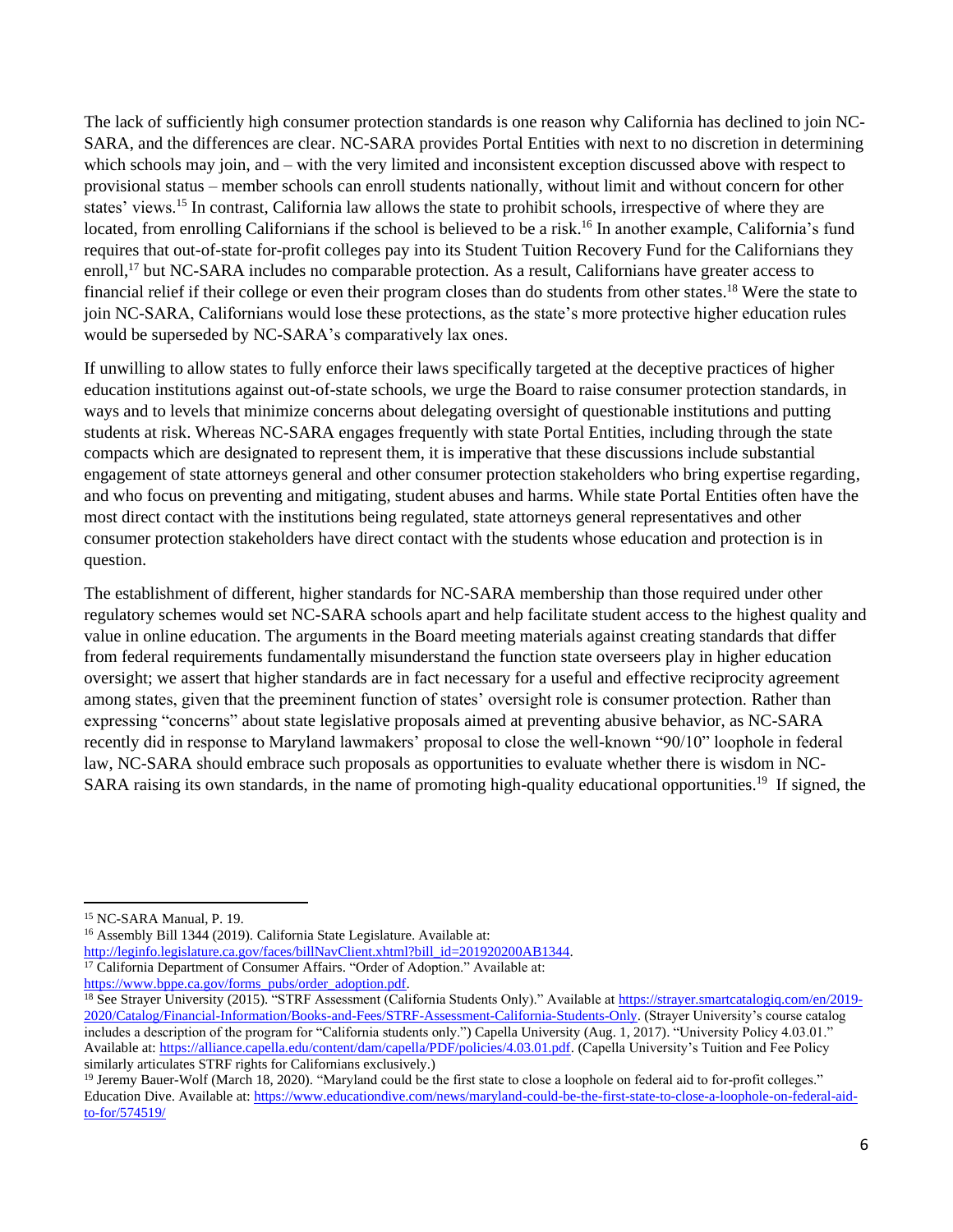law, which was passed unanimously by the Maryland legislature,<sup>20</sup> cannot and will not be enforced against NC-SARA member institutions due to NC-SARA policy.<sup>21</sup>

#### **III. Attorney General, Consumer Advocate, and Student Membership on Board of Directors**

A serious defect of NC-SARA's governance is that – while framed as a joint agreement of states – a small number of seats on the Board are filled with state representatives. In fact, there are more seats filled by college and university representatives than by states, giving the regulated entities themselves a larger role than states in approving new regulations. 22

At a minimum, we recommend the immediate creation of four additional Board positions, two for state attorneys general, one for a consumer advocate, and one for a student. This inclusion will bring fresh perspectives to the Board in this time of crisis, and will ensure that law enforcement and student-focused voices will be part of the discussion.

## **IV. Increase Complaint Transparency**

When students enroll in a distance education program, it is important that there is a complaint procedure in place to ensure that students' concerns are reviewed and addressed under the law. Complaints serve a dual purpose: They allow students to address concerns and seek resolution to issues relating to their education, and they also allow states to identify patterns of predatory or misleading practices at institutions. The existing complaint system utilized by NC-SARA unfortunately suffers from a lack of transparency, and limits authority to resolve complaints to the institution and the Home State where the institution is located.<sup>23</sup>

Currently, NC-SARA policies require students to exhaust complaint procedures at their institution before they are permitted to raise their complaint to the state level,  $^{24}$  a process requirement that undoubtedly has a dampening effect on complaint submission given administrative burden as well as concerns about school retaliation.<sup>25</sup> Once they have done so, students are only permitted to file a complaint in the state where the institution is located, rather than the state where they live. Although the NC-SARA complaint process encourages the Home State to notify the Portal Entity of the student's state when they receive a complaint,<sup>26</sup> there is no expectation that the student's state will have a role in resolving the complaint nor transparency to provide other states with information about the complaint. That means that states may not know if their residents are frequently filing complaints about a particular school, or if that a particular school has a pattern of abuse affecting residents of several states. The NC-SARA manual makes clear that member states all remain able to enforce general-purpose laws (though not higher-education specific laws) against member schools, regardless of where the institution is located.<sup>27</sup> Yet identifying patterns of problematic or abusive behavior across state lines - behavior which may

<sup>20</sup> Senate Bill 294 (2020). Maryland General Assembly. Available at[: http://mgaleg.maryland.gov/mgawebsite/Legislation/Details/sb0294.](http://mgaleg.maryland.gov/mgawebsite/Legislation/Details/sb0294)  <sup>21</sup> Danielle Douglas-Gabriel (March 18, 2020). "Maryland General Assembly Moves to Tighten Federal Aid Restrictions on For-Profit Colleges." The Washington Post. Available at[: https://www.washingtonpost.com/education/2020/03/18/maryland-general-assembly](https://www.washingtonpost.com/education/2020/03/18/maryland-general-assembly-moves-tighten-federal-aid-restrictions-for-profit-colleges/)[moves-tighten-federal-aid-restrictions-for-profit-colleges/.](https://www.washingtonpost.com/education/2020/03/18/maryland-general-assembly-moves-tighten-federal-aid-restrictions-for-profit-colleges/)

<sup>&</sup>lt;sup>22</sup> "NC-SARA Board Members." NC-SARA. Available at[: https://nc-sara.org/national-council-board.](https://nc-sara.org/national-council-board)

<sup>&</sup>lt;sup>23</sup> "Student Complaints Process." NC-SARA. Available at[: https://www.nc-sara.org/student-complaints-process.](https://www.nc-sara.org/student-complaints-process)

<sup>24</sup> NC-SARA Manual, P. 30.

<sup>&</sup>lt;sup>25</sup> See Department of Consumer Affairs (April 19, 2016). "Decision after Opportunity to be Heard." Available at:

[https://www.bppe.ca.gov/enforcement/actions/ncic\\_decision.pdf.](https://www.bppe.ca.gov/enforcement/actions/ncic_decision.pdf) ("NCIC threatened to sue or dismiss students who complained or did not give the school a good review to BPPE.")

<sup>26</sup> NC-SARA. "SARA Student Complaint Process." Available at: [https://www.nc-sara.org/sites/default/files/files/2019-](https://www.nc-sara.org/sites/default/files/files/2019-08/student_complaints_process.pdf) [08/student\\_complaints\\_process.pdf.](https://www.nc-sara.org/sites/default/files/files/2019-08/student_complaints_process.pdf)

<sup>27</sup> NC-SARA Manual, P. 17.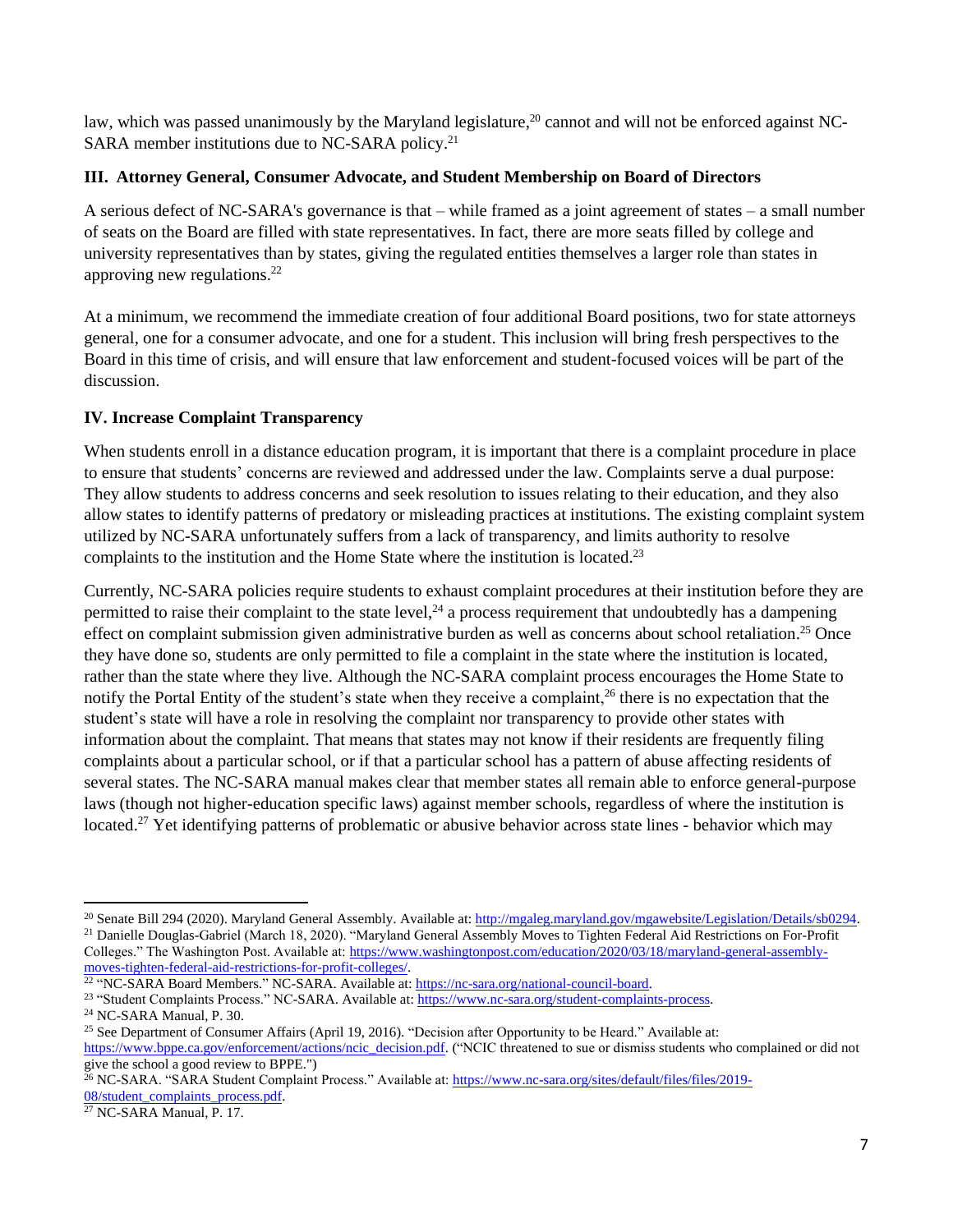violate general consumer laws - is far more challenging when the structures designed to identify abusive behavior do not facilitate the communication of relevant information.

We urge the Board to take steps to develop a complaint process that works well for students, requires collaboration among states, and assists in identifying problematic patterns of institutional behavior. Students must be free to file complaints in their own state where it is most convenient to them, states must share complaint information freely and transparently, and complaint data must be centrally collected and tracked at every level.

## **V. Prohibit Mandatory Arbitration Clauses**

The combination of loosened federal regulation and an economic downturn triggered a boom in for-profit college enrollment after the Great Recession.<sup>28</sup> The current economic crisis is likely to lead to another enrollment boom, and with the for-profit college sector now predominantly online and enrolling students from states outside of the institution's state, $^{29}$  the risks to students are now greater.

One step NC-SARA is uniquely positioned to take is to prohibit mandatory arbitration clauses in member school enrollment agreements. Mandatory arbitration clauses were widely and long used by for-profit schools, including some of the largest institutions within NC-SARA, to limit students' recourse if they have been harmed by their school.<sup>30</sup> Such agreements have not typically been included in enrollment agreements of public and nonprofit colleges, which compose the vast majority of NC-SARA membership, and are currently prohibited by federal regulation until June 30, 2020. However, due to the weakening of these federal rules in 2019, institutions will soon be able to employ them once again.<sup>31</sup> As an independent organization rather than a state compact, NC-SARA could legally prohibit mandatory arbitration clauses outright for member institutions without violating the Federal Arbitration Act; however, the NC-SARA manual does not currently prohibit mandatory arbitration agreements.<sup>32</sup>

NC-SARA prohibits states from enforcing state higher education laws aimed at protecting students. It also precludes students' states from investigating and acting on the complaints of their residents or taking action against a school for violating NC-SARA policies. NC-SARA should take steps to ensure that students are able to protect themselves and seek restitution when they are harmed, including by seeking redress in a court of law. By prohibiting arbitration clauses, abusive and low quality for-profit schools will be less able to use NC-SARA as a shield to accountability.

We urge the Board to prohibit institutions operating within NC-SARA from including mandatory arbitration agreements in their enrollment agreements.

#### *Response to Financial Responsibility Composite Score Concerns*

Separate from the proposed manual changes, the crisis has prompted institutions to ask NC-SARA to waive entirely FRCS requirements for the next three years, and NC-SARA has announced that the issue will be

<sup>28</sup> Stef W. Knight (Sep. 15, 2018). "How the Great Recession Fueled For-Profit Colleges." Axios. Available at:

[https://www.axios.com/great-recession-for-profit-college-education-debt-d6d33ec8-b4ac-47ae-aeeb-c5e39a3a9447.html.](https://www.axios.com/great-recession-for-profit-college-education-debt-d6d33ec8-b4ac-47ae-aeeb-c5e39a3a9447.html) <sup>29</sup> "The Evolution of the For-Profit College Industry" (Dec. 2019). The Institute for College Access and Success. Available at: [https://ticas.org/wp-content/uploads/2020/01/the-evolution-of-the-for-profit-college-industry.pdf.](https://ticas.org/wp-content/uploads/2020/01/the-evolution-of-the-for-profit-college-industry.pdf)

<sup>30</sup> Robert Weissman and Julie Murray. (Feb. 24, 2016). Citizen Petition to the U.S. Department of Education on Title IV Arbitration Clauses. Available a[t https://www.citizen.org/sites/default/files/citizen-petition-to-ed-title-iv-arbitration-clauses.pdf.](https://www.citizen.org/sites/default/files/citizen-petition-to-ed-title-iv-arbitration-clauses.pdf)

<sup>&</sup>lt;sup>31</sup> The Institute for College Access and Success (Sept. 2019). "The Top 10 Ways That the New Borrower Defense Rule is Worse for Borrowers." Available at: [https://ticas.org/wp-content/uploads/2019/09/BD\\_Side-by-Side.pdf.](https://ticas.org/wp-content/uploads/2019/09/BD_Side-by-Side.pdf)

<sup>32</sup> NC-SARA Manual, P. 32.